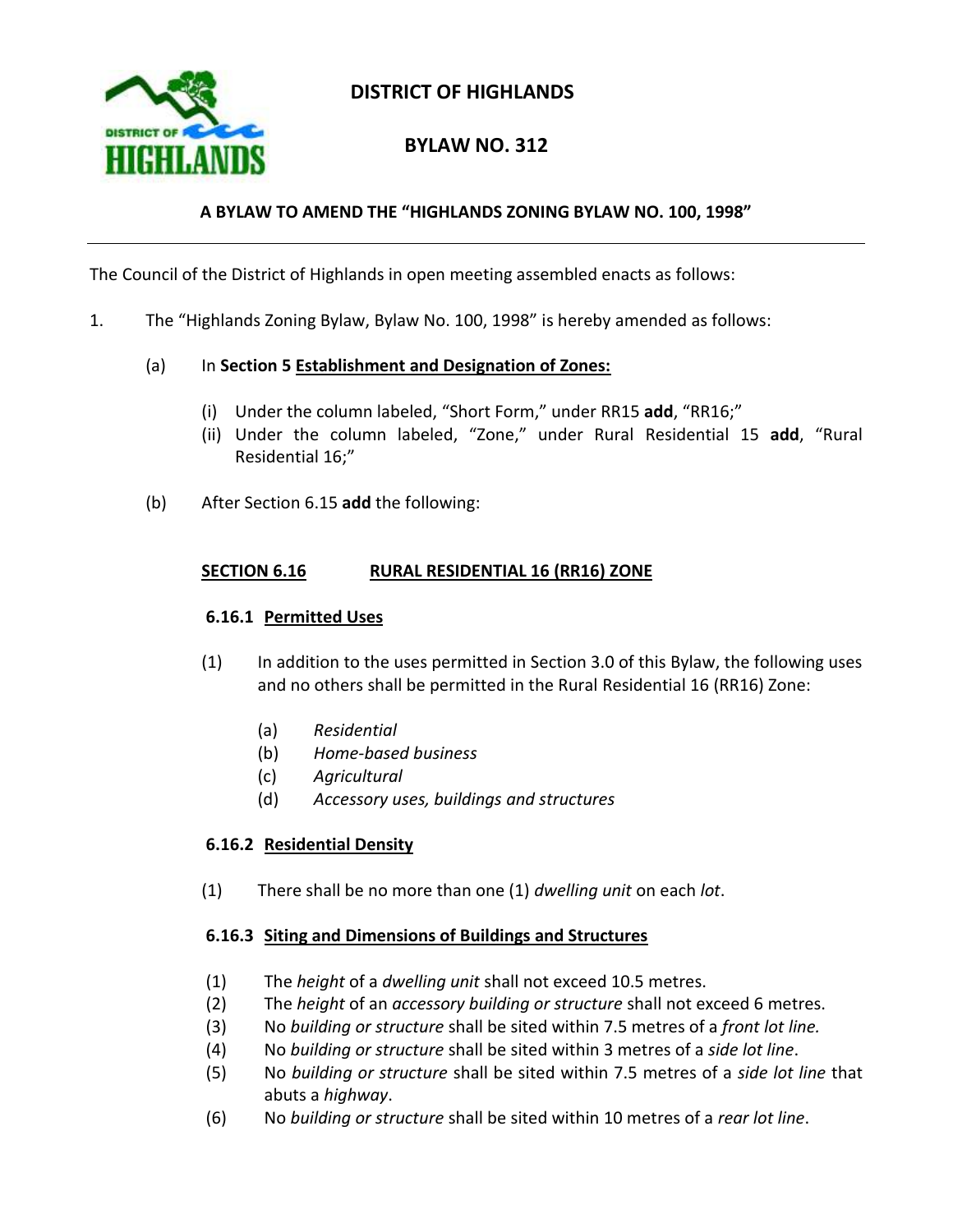(7) The total *floor area* of all *accessory buildings* on a *lot* shall not exceed 325 square metres and no single *accessory building* shall exceed 200 square metres in *floor area*.

#### **6.16.4 Subdivision Density and Lot Area Requirements**

- (1) No *lot* having an area less than 0.8 hectare (2 acres) may be created by subdivision. No subdivision plan may be approved unless *lots* created by the subdivision have an average area of at least 1.16 hectares (2.87 acres).
- 2. "Highlands Zoning Bylaw No. 100, 1998" is further amended by altering Schedule A, Zoning Map, to designate the lands shown shaded in grey in Schedule "A" to this Bylaw as the Rural Residential 16 (RR16) Zone.
- 3. This Bylaw may be cited as "Highlands Zoning Amendment Bylaw No. 312, 2008".

| <b>READ A FIRST TIME THIS</b>  | 20 <sup>th</sup> | DAY OF | October,  | 2008 |
|--------------------------------|------------------|--------|-----------|------|
| <b>READ A SECOND TIME THIS</b> | 20 <sup>th</sup> | DAY OF | October,  | 2008 |
| PUBLIC HEARING HELD THIS       | $15^{\text{th}}$ | DAY OF | December, | 2008 |
| <b>READ A THIRD TIME THIS</b>  | $15^{\text{th}}$ | DAY OF | December, | 2008 |
| <b>ADOPTED THIS</b>            | $15^{\text{th}}$ | DAY OF | December, | 2008 |

\_\_\_\_\_\_\_\_\_\_\_\_\_\_\_\_\_\_\_\_\_\_\_\_\_\_\_\_\_\_ \_\_\_\_\_\_\_\_\_\_\_\_\_\_\_\_\_\_\_\_\_\_\_\_\_\_\_\_\_\_

MAYOR CORPORATE OFFICER